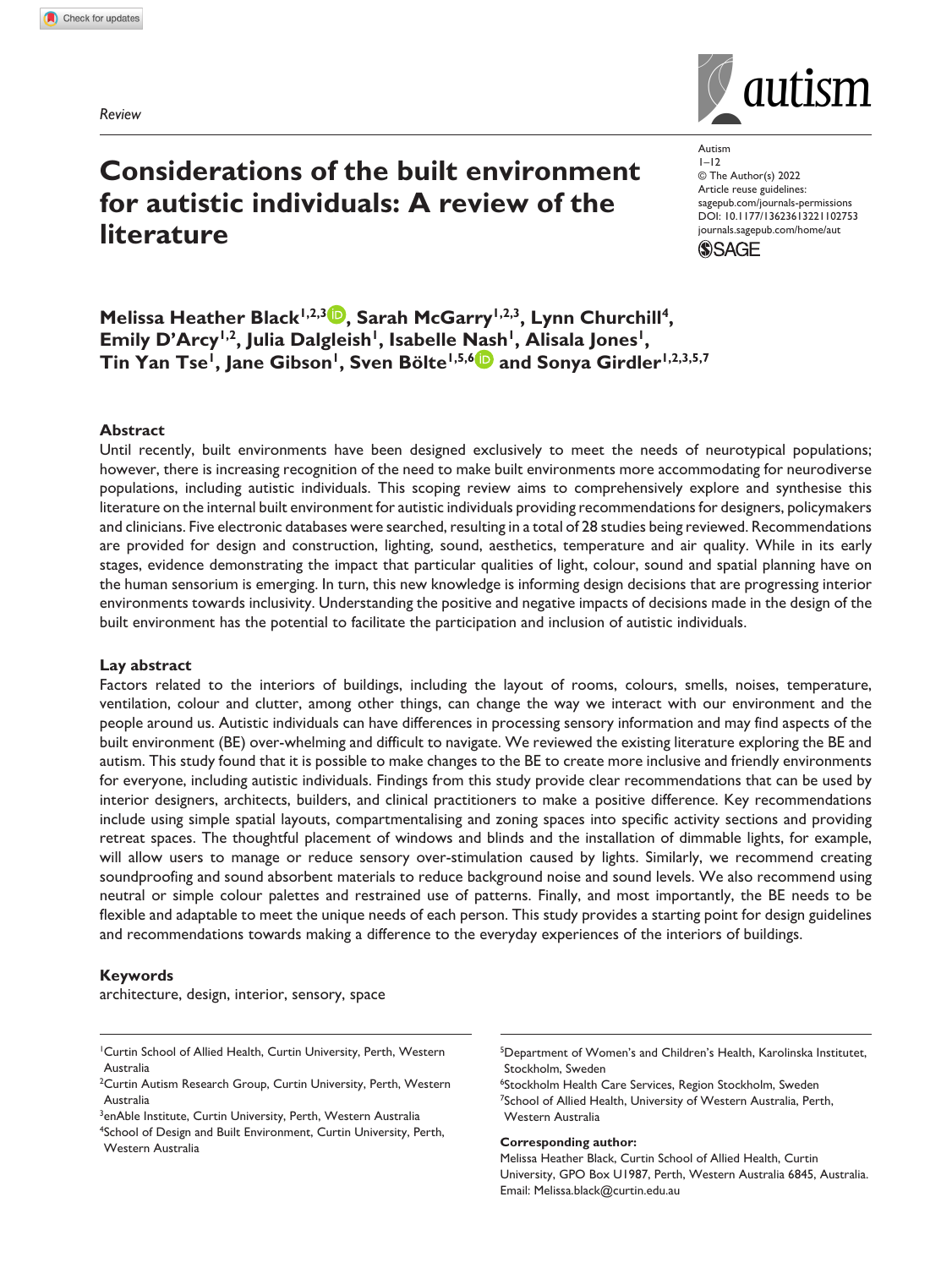The physical environment is a fundamental aspect of the social determinants of health (Marmot et al., 2008) and ensuring access to inclusive public spaces is a key target of the United Nations Sustainable Development Goals (United Nations, 2015). Recently, there has been increasing recognition of the need for the building community to embrace accessible design (Heylighen et al., 2017). However, the difference between accessible design, which usually requires applying minimum standards set by building regulations, codes and policies; and inclusive design, which attempts to create solutions that make the end design as inclusive as possible, is vast (Ormerod & Newton, 2005). The application of accessible, rather than inclusive, design principles has led to a focus on improving accessibility and inclusion for individuals with physical disabilities (Iwarsson & Ståhl, 2003); yet, an exploration of how the BE may be made more inclusive for those with 'invisible' conditions such as autism remains limited.

Autistic<sup>1</sup> individuals commonly experience differences in sensory processing, including hyper- or hyposensitivity to sensory input from their surrounding environment, emanating from factors such as sound, lighting, visual features, temperature, textures, movement and tactile feedback (Robertson & Baron-Cohen, 2017). Divergent sensory processing in parallel with unpredictable environments can amplify stress and anxiety leading autistic individuals to restrict their participation in community-based activities and recreational occupations when compared to their peers (Egilson et al., 2017; Myers et al., 2015). Previous methods aiming to support the participation and functioning of autistic individuals have primarily focused on equipping autistic individuals with the tools to tolerate circumstances they might find uncomfortable. In contrast, altering environmental factors may offer a better solution, allowing for the construction of a more inclusive society that values all members (de Schipper et al., 2015). Indeed, the participation of autistic individuals may be promoted if they are within environments in which they feel comfortable.

An awareness of the impact of the design of the BE on inclusive physical access has led to positive changes in the BE and legislation for new constructions (Baldiga et al., 2017). With this success the design community has now begun to develop approaches, which consider the diversity of human abilities including cognitive capabilities. Currently, the adoption of inclusive design is limited, particularly concerning the BE (Heylighen et al., 2017). Architects and designers are largely unfamiliar with autism inclusive design techniques, and a lack of clear guidance and understanding may contribute to difficulties and uncertainty when attempting to develop inclusive BEs. Recent work undertaken by Tola et al. (2021) explored how BEs impact autistic individuals and identified methods for designing or modifying them to accommodate the needs and differences of autistic individuals according to the Diagnostic and Statistical Manual of Mental Disorders (5th ed.; *DSM*-V) diagnostic criteria. However, additional work is required to understand the experiences and perspectives of autistic individuals themselves about the impact of BEs and strategies to promote inclusion and participation through BEs. Both these bodies of work can then be used to inform evidence-based guidelines for the design of autism inclusive environments. Therefore, this review aims to scope and synthesise the literature examining the internal BE for autistic individuals.

## **Methods**

A scoping review was determined to be the most appropriate approach in fulfilling the aims of this review (Arksey & O'Malley, 2005). This review utilised the methodological framework presented by Arksey and O'Malley (2005) and recommendations by Daudt et al. (2013) and Levac et al. (2010) in identifying the aims and objectives of the review, searching for relevant literature, systematically selecting literature, charting the data, collating, summarising and reporting the results (Arksey & O'Malley, 2005).

# *Search strategy*

Electronic databases were searched to identify literature exploring environments specifically designed for autistic individuals. Searches were conducted for literature published between and including the year 2000 to 2020. Database searches including ProQuest, Web of Science, PsycINFO (Ovid), EMBASE (Ovid) and Google Advanced Search were searched based on recommendations provided by optimal database searches (Bramer et al., 2017). A combination of key terms and Boolean searches were conducted and tailored to each database. Key terms were truncated and grouped into two categories based on the population and design (Appendix A in Supplemental material). Database searches were developed with the assistance of an experienced health science librarian. Following database searches, reference lists of included publications were searched manually to identify relevant literature that was not included in the initial database searches.

# *Study selection*

Studies were included if they (1) included exploration of relevance to autistic individuals; (2) described aspects of the BE, architecture or interior design; and (3) were published in English from the last 20 years. Studies were excluded if they (1) solely described urban or city planning more broadly, such as land-use and infrastructure (e.g. telecommunications); (2) reported equipment prescription or modification; and (3) described social skill development or social competence interventions or outcomes. No limits were placed on cognitive abilities of included participants, co-occurring conditions, age or gender. Authors independently assessed the relevance of the selected articles. Grey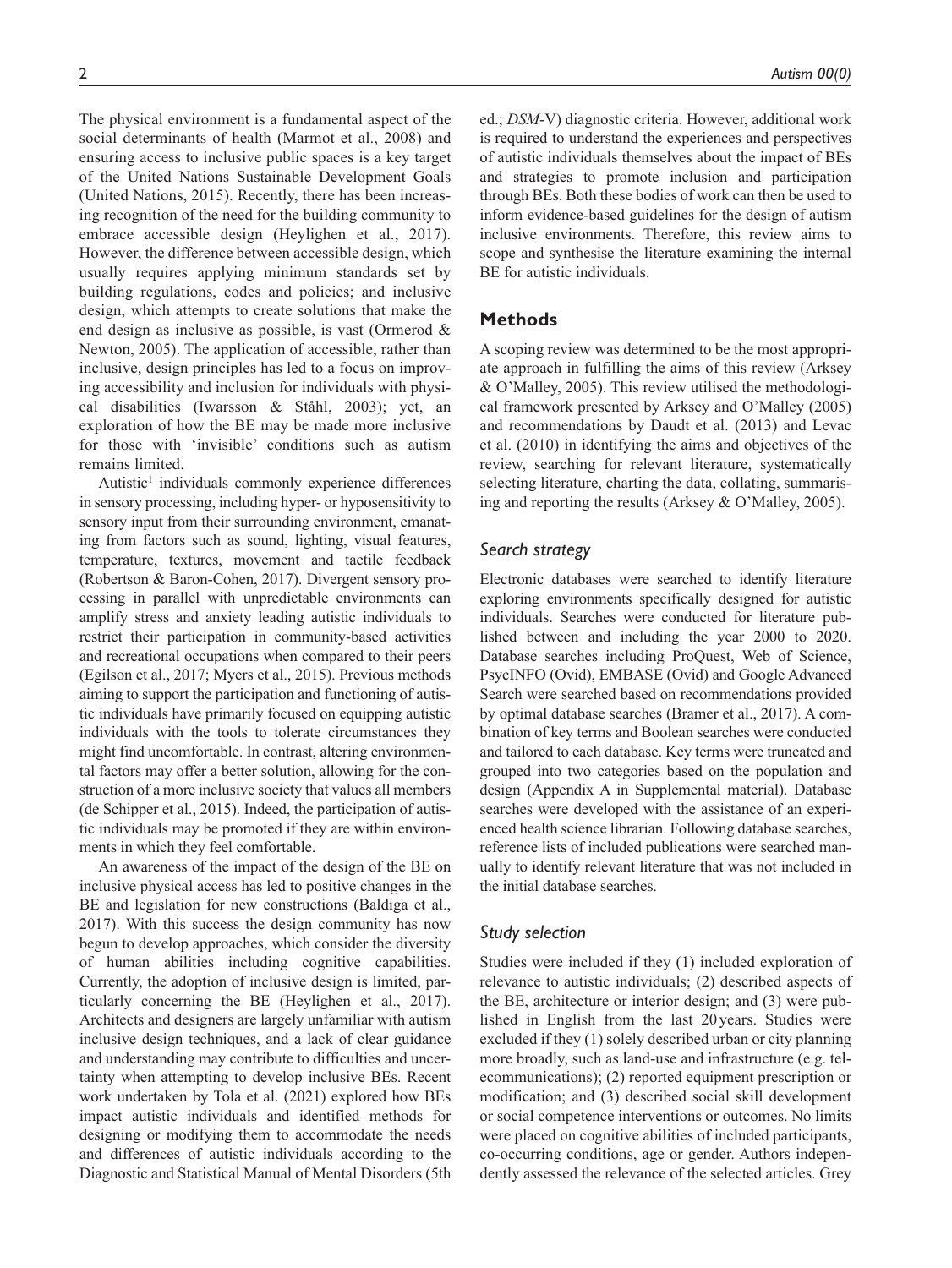literature was limited to comprehensive reports, theses and conference papers.

#### *Charting the data*

Data were gathered from included studies as recommended by Arksey and O'Malley (2005). The descriptive characteristics of each study including the study aim, year of publication, author(s), context or country, level of evidence and outcome measures used were charted (Appendix B).

## *Assessment of methodological quality*

The methodological quality of studies was assessed using the Standard Quality Assessment Criteria for Evaluating Primary Research Papers from a Variety of Fields (Kmet et al., 2004). The assessment criteria consist of a checklist of 14 items for quantitative items and 10 items for qualitative studies, which guide calculation of the overall study quality. Study quality is determined by calculated scores, which are categorised as strong  $(>80\%)$ , good  $(70\%-80\%)$ , adequate  $(50\%-69\%)$  or limited  $(<50\%$ ; Lee et al., 2008).

#### *Collating and summarising the results*

Descriptive analysis was used to identify and describe the characteristics of the studies including the aim, objectives, populations, year of publication, context or country, level of evidence and outcome measures used. Content analysis was used to explore BE considerations for autistic individuals.

## *Stakeholder consultation*

To validate the study findings, stakeholder consultation was conducted with autistic adults  $(n=2)$ , caregivers of autistic adults  $(n=2)$ , and professionals with a background in BE (n=2; Arksey & O'Malley, 2005). Stakeholders were provided with a summary of the findings (Appendix C in Supplemental material) and engaged in one group consultative discussion whereby stakeholders were provided with the opportunity to discuss and comment on the reviews' findings.

## *Results*

*Search results.* A total of 1504 records were identified through the electronic searches of EMBASE  $(k=138)$ , PsycINFO  $(k=101)$ , ProQuest  $(k=319)$ , Web of Science  $(k=946)$  and manual searches of Google Advance  $(k=2)$ . Following duplicate removal, 1481 articles were retained. The titles and abstracts of these records were screened, resulting in 41 articles being forwarded to full-text review. Twenty-two articles were excluded at full-text review, resulting in 19 articles included from the electronic database searches. An additional 9 articles were subsequently identified through manual reference list checks, resulting in a total of 28 records being included in the review (Figure 1).

#### *Study context*

Most studies were carried out in the United States ( $k=10$ ), followed by the United Kingdom  $(k=4)$ , Malaysia  $(k=3)$ and Egypt  $(k=3)$ . Four studies examined multiple contexts across different nations, one study originated each from Canada, India, Belgium and Thailand. The impact of the BE on autistic individuals was examined in a range of environments, including schools  $(k=16)$ , homes  $(k=5)$ , varied or multiple settings ( $k=4$ ), workplaces ( $k=1$ ), plazas  $(k=1)$  and vocational centres  $(k=1;$  Appendix B in Supplemental material).

## *Study design and methodological quality*

The majority  $(k=15)$  of studies were qualitative, two studies used quantitative methods, nine studies used both qualitative and quantitative methodologies, two studies were literature reviews and one was a synthesis. Several research articles also included short reviews of the literature as components of their articles  $(k=7)$ .

The types of articles ranged from peer-reviewed journal articles to conference papers, reports and grey literature. As such, the assessment of methodological quality ranged from strong (k=3), good (k=5), adequate (k=9) and limited ( $k=8$ ; Appendix B in Supplemental material), with three articles not being assessed as they were literature reviews or synthesises. Common limitations identified in the literature included an inadequate description of data analysis and gathering procedures, limited use of verification procedures and limited reflexivity of the account.

## *Aspects of the BE*

Aspects of the BE were described under the following headings: design and construction, light, sound, aesthetics, air quality and temperature. The need for these design principles to be implemented in a flexible and adaptable manner, to meet the individual needs of autistic individuals (Cassidy, 2018; Grancich, 2014; Kanakri et al., 2017; Martin, 2016; McAllister, 2010; Nagib & Williams, 2017) and the way that users interact with them over time (Martin, 2016) was highlighted by several studies.

*Design and construction.* Aspects of the structural design of buildings were discussed in 26 studies: including layout, walls, building material, entrances and orientation.

*Layout.* Layout was discussed by 22 studies. Complex layouts, frequent level changes and long corridors were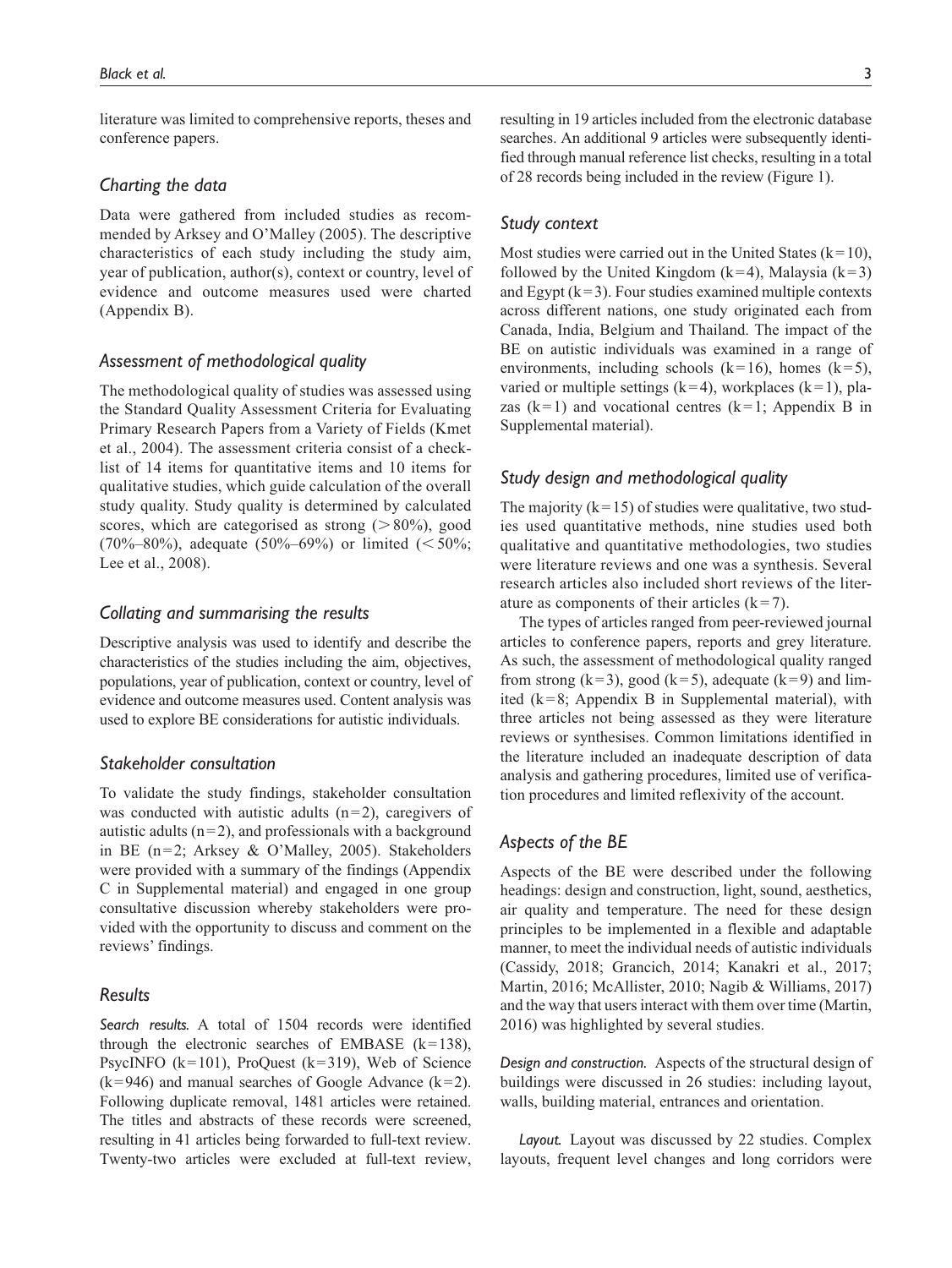

**Figure 1.** Flow chart of study selection process.

found to contribute to feelings of disorientation and anxiety in autistic individuals (Ahrentzen & Steele, 2009; Altenmüller-Lewis, 2017; Ghazali et al., 2018a, 2019). Easily legible routes (Scott, 2009), one-way or straightforward circulation within spaces and buildings (Grancich, 2014; Martin, 2016; Mostafa, 2008, 2010) and simple organisational layouts (Dival, 2019; Ghazali et al., 2018a, 2019; McAllister & Sloan, 2016; Scott, 2009) were suggested to support wayfinding. In circulation spaces, sudden corners, blind corners and abrupt transitions were reported to contribute to unpredictability for autistic individuals (Ahrentzen & Steele, 2009; Grancich, 2014). Within the one-way circulation space, it was recommended to organise areas and rooms in a sequential manner that reflect the user's daily routine (Mostafa, 2010).

Compartmentalising areas into clearly defined zones or clear boundaries were suggested (Manchala, 2014; Martin,

2016; Mostafa, 2008; Nagib & Williams, 2017). Spatial sequencing was reported as a way to group odours. For example, grouping pools, kitchens and dining areas together is a way to reduce odours in learning areas (Ghazali et al., 2019; Manchala, 2014). Smaller spaces were suggested to reduce potential distractions within a space (Ghazali, 2018a). However, contradictory research encouraged avoiding narrow spaces and secluded areas as these can cause children to feel isolated (Grancich, 2014; Martin, 2016).

Autistic children tend to find large schools disorienting and frightening (Ghazali et al., 2018b, 2019; Scott, 2009) with further research suggesting that open-plan multifunctional spaces are unfavourable (Mostafa, 2006), especially in classroom settings (Kanakri, 2014). Areas used for socialising were recommended to have ample space to reduce feelings of crowdedness (Clouse et al., 2020;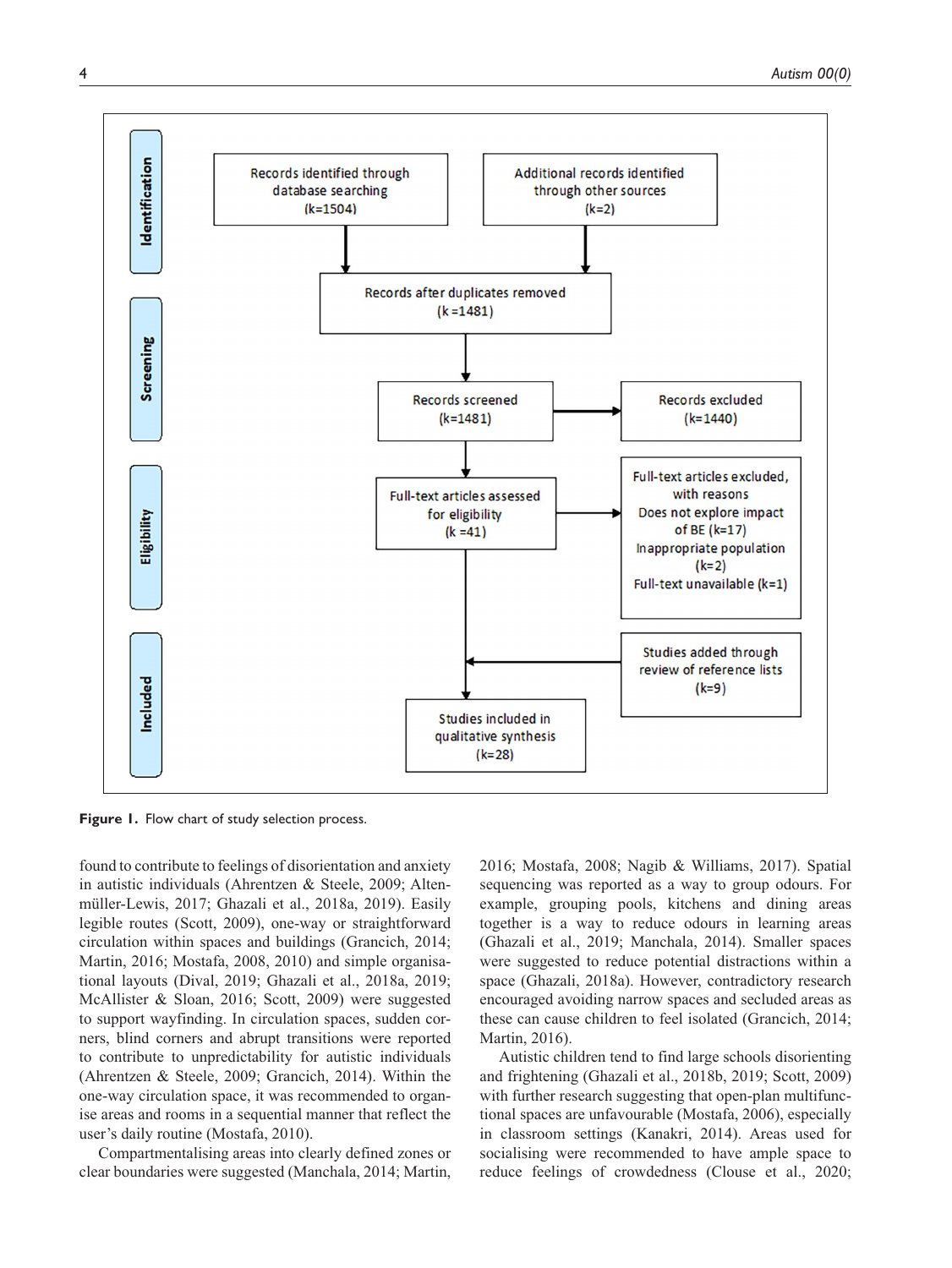Kinnaer et al., 2016; Nagib & Williams, 2017). Larger areas for personal space (Grancich, 2014; Manchala, 2014; Nagib & Williams, 2017; Scott, 2009; Tufvesson & Tufvesson, 2009) and adequate space for support staff to assist a child in circulation spaces in school settings (Grancich, 2014; Martin, 2016; McAllister & Sloan, 2016) were recommended. In school settings, transition spaces to prepare children for the change in their school environment were also recommended (Ghazali et al., 2018a, 2019; McAllister, 2010; Scott, 2009). Scott (2009) suggests using a combination of open-plan and confined spaces to accommodate all needs.

Seventeen studies recommend the use of withdrawal spaces or sensory rooms (Ahrentzen & Steele, 2009; Altenmüller-Lewis, 2017; Clouse et al., 2020; Gaines et al., 2014; Ghazali et al., 2018b; Grancich, 2014; Kinnaer et al., 2016; Manchala, 2014; Martin, 2016; McAllister, 2010; McAllister & Sloan, 2016; Mostafa, 2006, 2008, 2010; Nagib & Williams, 2017; Scott, 2009; Williams & Vouchilas, 2013). These rooms were discussed as a means of supporting behaviour so that children do not feel overwhelmed, tired and distressed (Gaines et al., 2014; Ghazali et al., 2018a). Ahrentzen and Steele (2009) state that withdrawal spaces should have a defined sense of enclosure to promote feelings of safety and security. These spaces should be low stimulation or free of sensory stimuli to avoid over-stimulation (Ahrentzen & Steele, 2009; Altenmüller-Lewis, 2017; Clouse et al., 2020; Grancich, 2014; Kinnaer et al., 2016; Manchala, 2014; Martin, 2016; McAllister, 2010; McAllister & Sloan, 2016; Mostafa, 2006, 2008, 2010; Nagib & Williams, 2017; Scott, 2009; Williams & Vouchilas, 2013).

*Walls.* Wall design was discussed in 17 articles where findings supported the use of half walls and curved walls to create visible boundaries, prevent abrupt circulation spaces and to aid wayfinding (Ahrentzen & Steele, 2009; Ghazali et al., 2018a; Gopal & Raghavan, 2018; Grancich, 2014; Kinnaer et al., 2016; Manchala, 2014; Martin, 2016). The use of bevelled wall corners instead of sharp corners was also recommended to protect and reduce the likelihood of injury in individuals who may have higher support needs (Clouse et al., 2020; Manchala, 2014; McAllister, 2010; McAllister & Sloan, 2016).

*Building material.* Building materials were discussed by 12 studies. Building materials should be easily cleaned (Clouse et al., 2020) and free of toxic substances, should not emit chemicals or gases or hold dust to reduce unnecessary sensory stimuli (Kinnaer et al., 2016). Suggested materials include cork, cotton, porcelain and other natural materials as they may provide a calming effect (Altenmüller-Lewis, 2017; Clouse et al., 2020). Non-slip vinyl floor coverings were encouraged by Ghazali et al. (2019). Several studies discuss the importance of using durable materials to reduce

damage caused by behaviours of concern and to promote safety (Ahrentzen & Steele, 2009; Clouse et al., 2020; Kinnaer et al., 2016; Scott, 2009). This includes fortified windows, durable wall paint and brick walls with impactresistant plasterboard (Kinnaer et al., 2016).

*Ceilings.* Ceiling height was discussed by four studies, with lower ceilings found to increase feelings of calm and comfort (Manchala, 2014; Martin, 2016), while higher ceilings were suggested to be most appropriate for active, high energy areas (Martin, 2016). Dival (2019) recommended adopting various ceiling heights in separate spaces to create a sense of safety, while Clouse et al. (2020) specifically recommended a ceiling height of 9 feet to prevent against damage and harm in individuals with higher support needs.

*Entrances.* Building entrances were examined in two studies, suggesting that multiple entrances and exits assisted in reducing noise levels and socio-sensory barriers to activity and participation for autistic people (Clouse et al., 2020; Ghazali et al., 2019).

*Orientation.* Building orientation was explored in one study, suggesting that external landscape views for hypersensitive autistic people and echoic city views for hyposensitive autistic people in the workplace may be beneficial (Cassidy, 2018). Cassidy (2018) further recommends placing hypersensitive workers on the upper levels of a building, and hyposensitive workers on lower levels, with intermediate levels acting as a buffer to environmental noise.

*Lighting.* Light was explored in 23 studies. These studies explore the intensity, quality and other factors including the type of lighting fixtures or placement of lighting sources.

*Light intensity.* Lighting intensity was investigated in 17 articles, with recognition that sensitivity to intensity and brightness is common among autistic individuals, impacting on mood and arousal (Nagib & Williams, 2017; Shabha & Gaines, 2013). While reducing high-intensity lighting was suggested as preventing over-stimulation (Nagib & Williams, 2017; Shabha & Gaines, 2013), low-intensity lighting was seen as disruptive to autistic individuals with hyposensitivity to light (Nagib & Williams, 2017). Three studies recommended using lower-level lighting in schools and plazas (Gaines et al., 2014; Grancich, 2014; Mostafa, 2010); however, a further 11 articles recommend using dimmable or flexibly controllable lighting to meet the various needs of autistic individuals (Ahrentzen & Steele, 2009; Altenmüller-Lewis, 2017; Clouse et al., 2020; Davidson, 2010; Gaines et al., 2014; Ghazali et al., 2018b; Gopal & Raghavan, 2018; Martin, 2016; McAllister, 2010; Mostafa, 2010).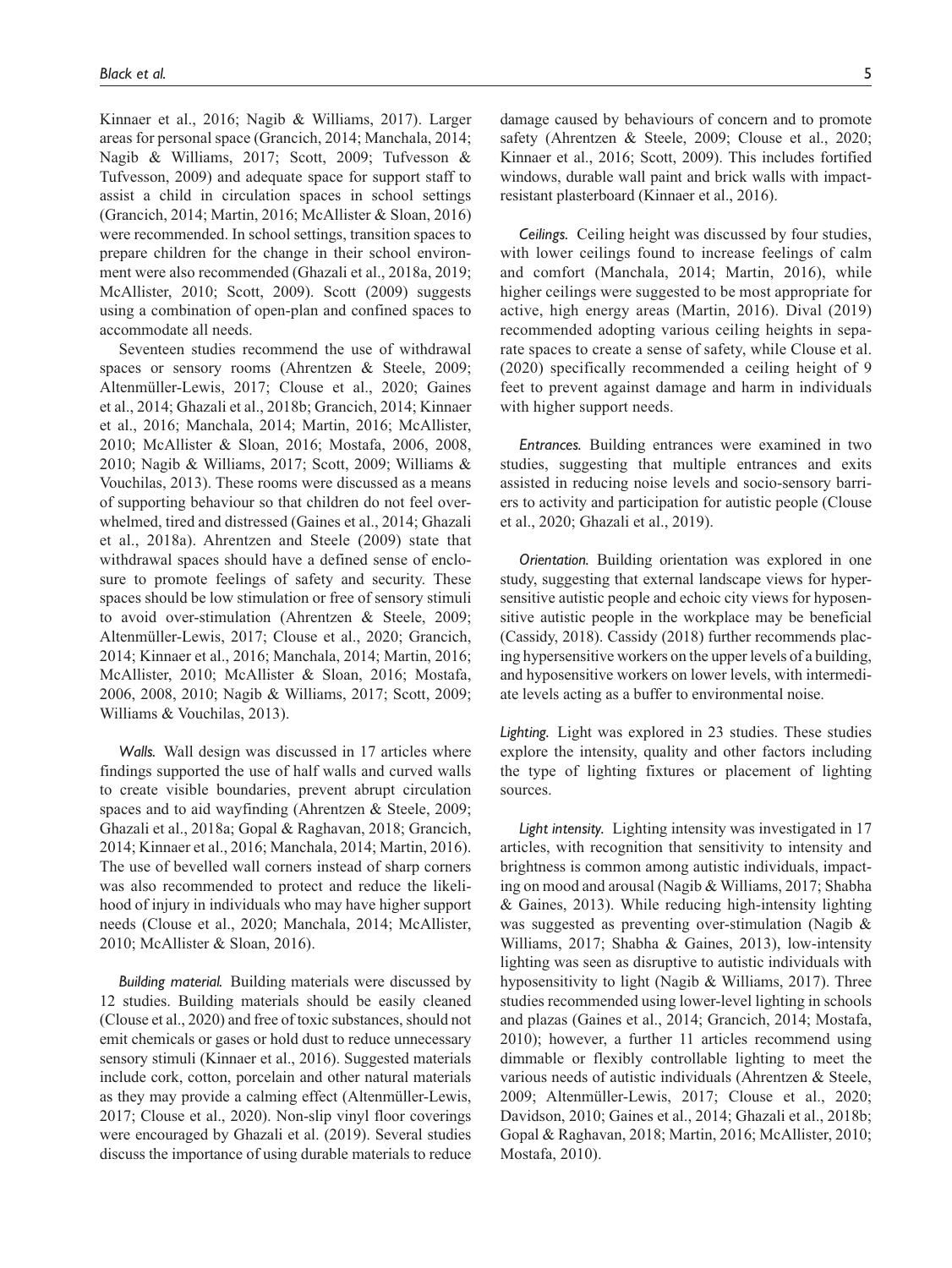*Light quality.* A total of nine articles suggested avoiding artificial lighting, specifically fluorescent lighting, given the flickering can cause problematic behaviours, visual disruption and auditory disruption in autistic people (Ahrentzen & Steele, 2009; Davidson, 2010; Gaines et al., 2014; Ghazali et al., 2018b, 2019; Gopal & Raghavan, 2018; Grancich, 2014; Manchala, 2014; Nagib & Williams, 2017). Some studies suggested that if artificial lighting is to be used, it should be incandescent full-spectrum artificial light as it improves the behaviour of children, increases concentration and alertness and creates a more accessible environment (Davidson, 2010; Gaines et al., 2014; Shabha & Gaines, 2013; Williams & Vouchilas, 2013). Natural light was discussed in 11 articles, with recommendations favouring the use of natural, diffuse indirect light (Ahrentzen & Steele, 2009; Altenmüller-Lewis, 2017; Clouse et al., 2020; Gaines et al., 2014; Ghazali et al., 2019; Grancich, 2014; Manchala, 2014; McAllister, 2010; Mostafa, 2010; Nagib & Williams, 2017; Scott, 2009; Shabha & Gaines, 2013). Suggestions were also made supporting the use of natural light in conjunction with artificial non-fluorescent lighting (Manchala, 2014; Martin, 2016). Four studies stated that bright, direct lighting and glare were disruptive (Altenmüller-Lewis, 2017; Ghazali et al., 2018a, 2019; Tufvesson & Tufvesson, 2009) suggesting that adjustable window shades be used to control incoming natural light (Gaines et al., 2014; Ghazali et al., 2018a; Martin, 2016). While Gaines et al. (2014) promoted avoiding overhead lighting to avoid shadows, three articles advocated the use of overhead lighting to reduce the likelihood of glare (Ahrentzen & Steele, 2009; Clouse et al., 2020; Grancich, 2014). Pelmet lighting was suggested as an optimal method of providing artificial indirect, overhead lighting (Ghazali et al., 2018a). Martin (2016), Grancich (2014) and Scott (2009) encouraged the use of clerestory or above-eye-level windows to allow natural light while reducing the potential distraction from objects seen through a typical eye-level window.

*Light fixtures.* Five studies considered specific light fixtures. Hidden and pelmet lighting, where the light source is not visible was suggested to decrease distraction (Ghazali et al., 2018a; Manchala, 2014), while lamps that reflect upwards, as opposed to overhead lighting, were suggested to create less visual distortion and allow for task spotlighting (Clouse et al., 2020; Davidson, 2010; Gaines et al., 2014). Three studies considered light as a means of providing contrast or variance to provide adequate visual arousal and shape or place compartmentalisation (Clouse et al., 2020; Ghazali et al., 2018b; Gopal & Raghavan, 2018).

*Sound.* Sound was discussed in 24 studies, with the majority recognising that autistic individuals can be hypersensitive or hyposensitive to sounds leading to sensory overload, changes in temperament and reduced attention (Altenmüller-Lewis, 2017; Ghazali et al., 2018a; Gopal & Raghavan, 2018; Grancich, 2014; Kanakri et al., 2017; Manchala, 2014; Martin, 2016; McAllister, 2010; McAllister & Sloan, 2016; Mostafa, 2006; Nagib & Williams, 2017; Williams & Vouchilas, 2013).

*Sound intensity.* A total of 15 studies explored autistic individuals' sensitivity to noise and the need for low noise levels (Ghazali et al., 2018b, 2019; Grancich, 2014; Kanakri et al., 2017; McAllister & Sloan, 2016; Nagib & Williams, 2017; Williams & Vouchilas, 2013). Measurement of sound intensity thresholds, as they related to autistic individuals' experiences, behaviour, activity or participation were discussed in two articles (Kanakri, 2014; Kanakri et al., 2017). While an initial study found noise levels above 69dB correlated with repetitive speech and hitting behaviour (Kanakri, 2014), a subsequent study recommended that average sound level to be kept at 50dB or below (Kanakri et al., 2017).

Spatial sequencing was suggested as a technique to minimise sound transmission between spaces. Research findings support zoning rooms together according to sound levels and using transitional spaces or buffers, such as additional rooms or hallways, to reduce noise transmission (Dival, 2019; Kanakri et al., 2017; McAllister, 2010; Mostafa, 2006). Findings suggest cavity wall systems with soundproofing, acoustic panelling and sound reflection to be effective in filtering external noise (Kanakri et al., 2017; Mostafa, 2006, 2008, 2010; Nagib & Williams, 2017). In contrast, thick concrete walls with hard plaster finishes are recommended to minimise sound transmission (Dival, 2019). Open plan classroom layouts reportedly increase noise levels and subsequent distractions (Kanakri, 2014) with doors between larger common areas recommended as a strategy in reducing sound transmission (Williams & Vouchilas, 2013), although Mostafa (2010) suggested that the size and number of doors should be reduced as a means of decreasing noise levels

*Sound quality.* Sound quality was explored by 17 studies. Studies found appliances such as air conditioning units, heaters, ventilation fans, fluorescent lighting and other domestic appliances can produce disruptive noise (Ahrentzen & Steele, 2009; Davidson, 2010; Kanakri, 2014; Kanakri et al., 2017; McAllister, 2010; Mostafa, 2006, 2010; Shabha & Gaines, 2013). Studies suggested using underfloor heating to reduce the noise from heaters (Kanakri et al., 2017; Martin, 2016).

Sound from external sources, such as passing cars, adjacent rooms, rain, plumbing and general background noise, were invasive and should be minimised (Clouse et al., 2020; Davidson, 2010; Grancich, 2014; McAllister, 2010; Nagib & Williams, 2017; Shabha & Gaines, 2013). Findings supported sound dampening methods to control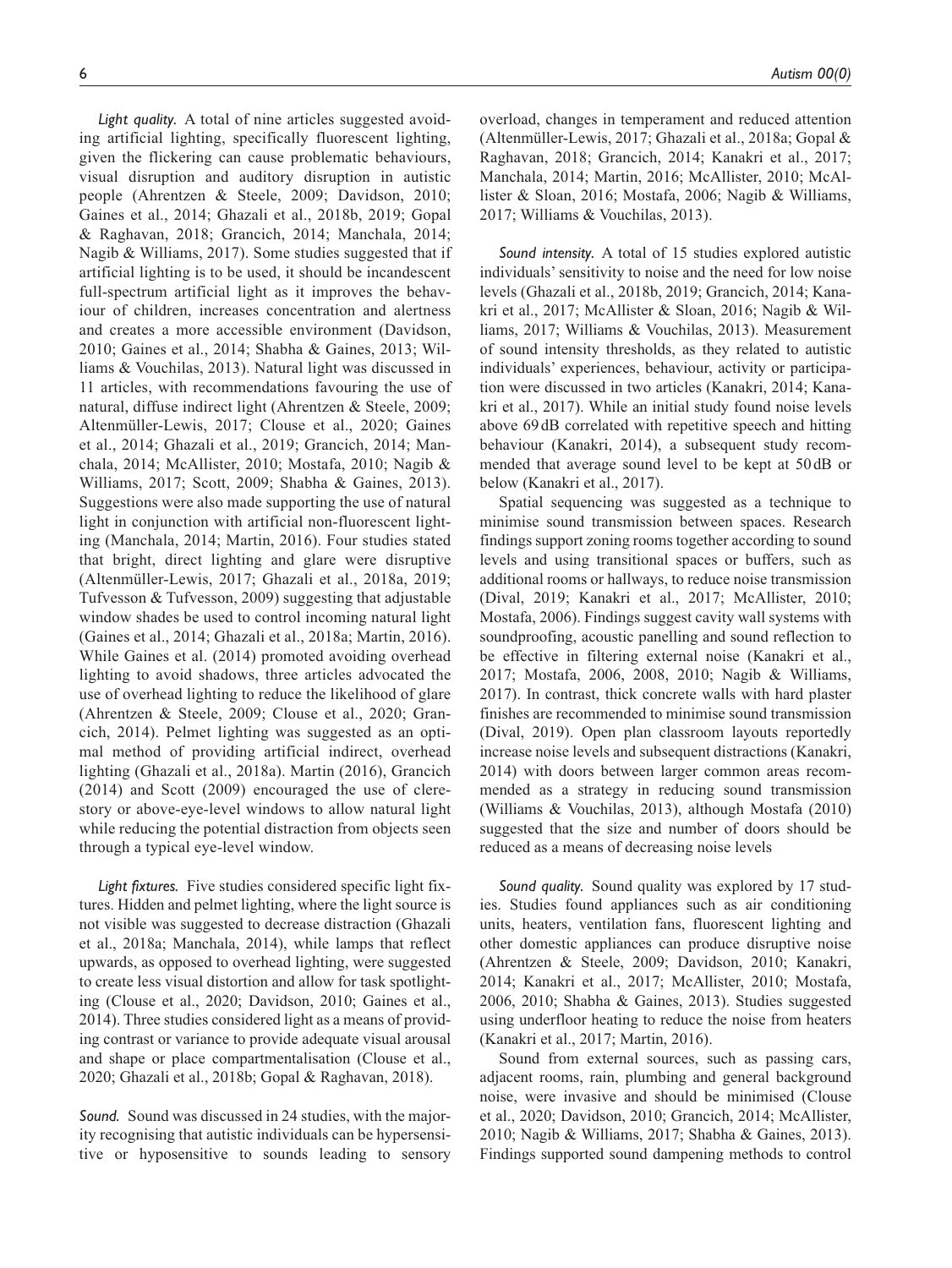noise, including acoustic tiles with a high noise reduction coefficient (NRC) in high noise-producing areas, carpeting on floors and other non-reflective sound absorbent materials on walls and ceilings (Dival, 2019; Ghazali et al., 2018a, 2019; Kanakri, 2014; Martin, 2016; Mostafa, 2010; Nagib & Williams, 2017; Williams & Vouchilas, 2013). Window coverings, such as draperies and curtains can minimise noise from external sources (Martin, 2016; Mostafa, 2010) with double-paned (Williams & Vouchilas, 2013) or triple-glazed windows (Mostafa, 2010) effectively reducing external noise levels.

It was suggested that unnecessary echoes, reverberation and noise intensity should be reduced to improve attention spans, response times and behavioural temperament in autistic individuals (Altenmüller-Lewis, 2017; Grancich, 2014; Kanakri et al., 2017). Kanakri et al. (2017) provided specific recommendations to maintain average noise levels at or below 50dB. Reducing reverberation by utilising soft materials throughout the building was recommended (Altenmüller-Lewis, 2017; Clouse et al., 2020; Dival, 2019; Kinnaer et al., 2016).

*Aesthetics.* Aesthetics were explored in 19 articles, which discussed the use of pattern, windows, colour, texture and clutter.

*Patterns.* Patterns were discussed in 10 studies. Complex, bold and geometric aesthetic patterning were largely not advised as autistic individuals may have difficulty processing these patterns (Davidson, 2010; Gaines et al., 2014; Ghazali et al., 2018b; Grancich, 2014; McAllister, 2010; Shabha & Gaines, 2013; Williams & Vouchilas, 2013). Examples of these included stripes on radiators, grills and light diffusers (Shabha & Gaines, 2013). Instead, autistic individuals found simpler aesthetics more pleasurable (Grancich, 2014; Manchala, 2014; Martin, 2016; McAllister, 2010; Scott, 2009).

*Windows.* For some individuals, windows were distracting given their view to the outside rain, wind, traffic and falling leaves (Gaines et al., 2014; Nagib & Williams, 2017). Some research suggested the use of clerestory, above-eye-level windows or lower half window coverings, to minimise external visual distractions (Gaines et al., 2014; Ghazali et al., 2018b, 2019). Skylights provide natural light, but shadows may complicate the visual environment (Manchala, 2014).

*Clutter.* Six studies suggested reducing distractions, visual clutter and physical clutter within a space (Ahrentzen & Steele, 2009; Manchala, 2014; Martin, 2016; Nagib & Williams, 2017; Shabha & Gaines, 2013; Williams & Vouchilas, 2013), with Mostafa (2008) stating that clutter can cause undesirable behaviours for students in classrooms.

*Colour.* Fourteen studies considered the impact of colour on how autistic individuals interact with the BE (Ahrentzen & Steele, 2009; Altenmüller-Lewis, 2017; Davidson, 2010; Dival, 2019; Ghazali et al., 2018a, 2019; Gopal & Raghavan, 2018; Grancich, 2014; Kinnaer et al., 2016; Manchala, 2014; Mostafa, 2010; Scott, 2009; Shabha & Gaines, 2013; Williams & Vouchilas, 2013). Ten studies recommended the use of mild, low contrast and low arousal colours on walls, floors and ceilings; such as pastel shades, subdued or natural colours (Altenmüller-Lewis, 2017; Dival, 2019; Gaines et al., 2014; Ghazali et al., 2018b; Grancich, 2014; Manchala, 2014; Mostafa, 2010; Scott, 2009; Shabha & Gaines, 2013; Williams & Vouchilas, 2013). Five studies recommended against using bright colours, shiny or reflective surfaces (Ahrentzen & Steele, 2009; Altenmüller-Lewis, 2017; Ghazali et al., 2018b; Manchala, 2014; Nagib & Williams, 2017).

Seven studies discuss the use of distinct or contrasting colours (Davidson, 2010; Gaines et al., 2014; Gopal & Raghavan, 2018; Grancich, 2014; Kinnaer et al., 2016; Manchala, 2014; Martin, 2016). Of these, four recommend the use of distinct colours for colour coding and visual perception (Davidson, 2010; Gopal & Raghavan, 2018; Kinnaer et al., 2016; Manchala, 2014). Two studies recommend avoiding complexity in colour palette (Gaines et al., 2014; Martin, 2016) and it was reported that bright colours may be particularly disruptive for autistic individuals with co-occurring intellectual disabilities (Gaines et al., 2014). However, contrasting colours were shown to improve figure–ground perception (Gopal & Raghavan, 2018). Autistic students prefer soft and natural colours, such as blue and green, while others were attracted to red and orange (Gaines et al., 2014). Light blue was recommended as the most appropriate colour for classrooms (Ghazali et al., 2019), while Scott (2009) recommended the use of light green in entrances for a calming effect. Colour-coding specific areas into distinct zones were also found to aid navigation and wayfinding (Davidson, 2010; Kinnaer et al., 2016).

*Texture.* Texture was discussed by five studies. Sensitivity to textures was detailed in an autobiography that stated: 'Even the lightest touch can feel like an open wound or getting an electric shock' (Davidson, 2010, p. 309). A second study stated 'Depending on a child's particular sensitivity to a texture, some could experience an emotional meltdown, or aggressively rub and scratch a spot that came in direct contact with a particular textured surface' (Williams & Vouchilas, 2013, p. 35). Findings suggest soft textures are preferred, such as carpeting (Kanakri et al., 2017; Williams & Vouchilas, 2013). A balance of smooth and rough textures is encouraged (Mostafa, 2010) acknowledging that appropriate textures depend on the individual autistic person's sensitivities (Mostafa, 2010). Specific recommendations against using high shine or polished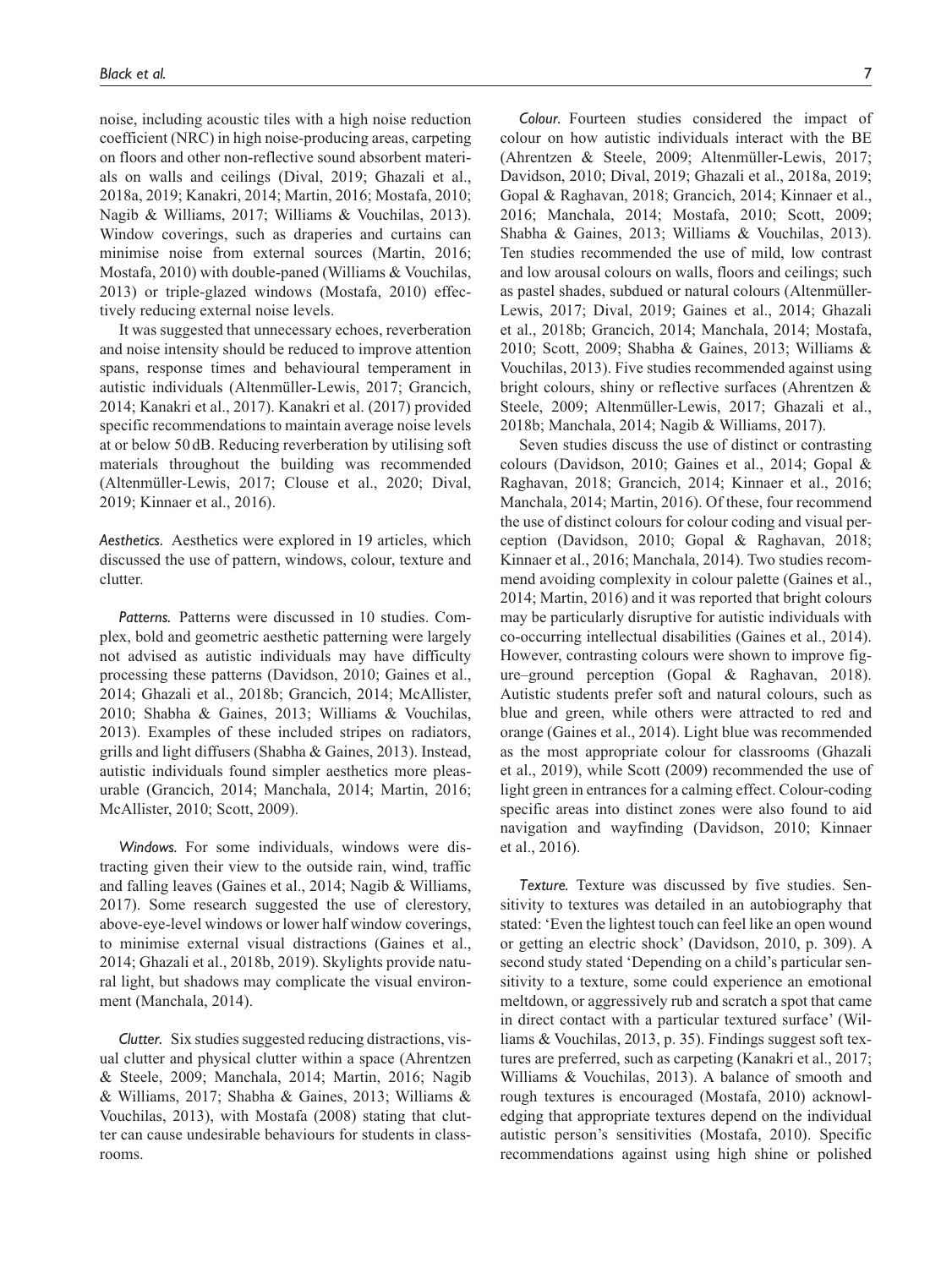tiles in favour of matte-finished flooring were reported by Manchala (2014).

*Indoor air quality.* Ten studies consider the environmental factor, indoor air quality. It was reported that autistic individuals can be sensitive to strong odours, which can cause discomfort, and as a result should be avoided (Ghazali et al., 2018b; McAllister & Sloan, 2016; Mostafa, 2010; Nagib & Williams, 2017; Williams & Vouchilas, 2013). The majority of the studies discuss methods for reducing odours (Ahrentzen & Steele, 2009; Ghazali et al., 2018b, 2019; Gopal & Raghavan, 2018; Manchala, 2014; McAllister & Sloan, 2016; Mostafa, 2010; Nagib & Williams, 2017; Williams & Vouchilas, 2013), including the use of ventilation and airflow (Gopal & Raghavan, 2018; Mostafa, 2010), special sequencing (Ghazali et al., 2019; Manchala, 2014) and plastic blinds (Ahrentzen & Steele, 2009) to reduce strong smells and odour build-up. One study recommended a ventilation standard of around 40 cubic feet per minute per occupant and carbon filters for the removal of particulate matter (Clouse et al., 2020).

*Temperature.* Nagib and Williams (2017) highlighted autistic individuals sensitivity to heat and cold, with six studies recommending providing effective heating, ventilation and air conditioning to enable temperature regulation (Clouse et al., 2020; Dival, 2019; Kanakri et al., 2017; Kanakri, 2014; Noiprawat & Sahachaisaeree, 2012; Scott, 2009). Studies discussed the need for adequate heating and cooling systems to provide for consistent temperature control (Clouse et al., 2020; Dival, 2019; Gopal & Raghavan, 2018; Kanakri et al., 2017; Kanakri, 2014; Nagib & Williams, 2017; Noiprawat & Sahachaisaeree, 2012; Scott, 2009). Specific suggestions were made to manage airflow and temperature; including using underfloor heating to provide consistent ambient temperatures (Dival, 2019).

## *Stakeholder consultation*

Stakeholders' feedback validated the findings from the literature, with none of the results conflicting with their experiences. However, it was raised that some findings (such as a withdrawal space) while useful, may be impractical to implement in specific settings, particularly those where it may be difficult to filter or control those entering the space. Stakeholders also stressed that while some basic features should always be in place where practicable, BEs should be flexible to accommodate the range of sensory needs of autistic individuals.

# **Discussion**

This scoping review has described the internal BE considerations for autistic individuals. While cumulatively, there is promising evidence for changes to the BE, which can make spaces more accommodating for autistic individuals, it is apparent that research is in its infancy and requires further investigation. Findings from this review highlight several BE factors that may be adapted to enable the functioning of autistic people, with key factors including design and construction, light, sound, indoor air quality, temperature and aesthetics found to be important considerations. Findings from this review expand beyond the results of Tola et al. (2021) by examining an additional 20 sources. Thirteen sources included in the study by Tola et al. (2021) were excluded from this review as they did not include the perspectives of autistic individuals  $(k=10)$ , did not discuss BEs  $(k=1)$ , were not written in English  $(k=1)$  and the full text was not available  $(k=1)$ .

Due to the diverse nature of autism characteristics inherent in this spectrum condition, there are challenges in developing 'one size fits all' design recommendations. While these design considerations may provide guidance when designing BEs for autistic individuals, it is important to consider that the experiences of autistic individuals are incredibly broad and unique, and it is likely that there may be those whom these design principles may not apply. For the BE to positively impact autistic individuals, designers must allow for flexibility in BE design, and are urged to consider incorporating the recommendations found in this review, with emphasis placed on maintaining adaptability and user-controlled modification.

For any environment to be truly inclusive, it is essential that those accessing the environment be provided with the opportunity to provide input on its design. Co-design involves including stakeholders, such as those who will use the environment, in the design process. In this way, stakeholders are collaborators, informing the decisionmaking process and ensuring that the built design meets their needs (Sanders & Stappers, 2008). New methods of co-design are increasingly being developed. Examples include a photo-narrative approach, which has been used to co-design environments for older adults with mild cognitive impairment (Aflatoony et al., 2020). Gaudion (2015) has also presented potential tools to support the participation of autistic individuals with additional support needs in the design process.

While some of the considerations may involve largescale structural changes, which may only be feasible to address in new constructions, other recommendations involve changes, which may reasonably be achieved by altering or renovating existing buildings. Removing visual clutter, changing lightbulbs or light fittings, changing colours, re-arranging how spaces are furnished and therefore how they are used, adding materials and products that absorb sound and re-thinking zoning of spatial programming are all reasonably affordable changes, which can be easily implemented, and yet can make a positive difference to ways in which autistic individuals are able to participate with less stress.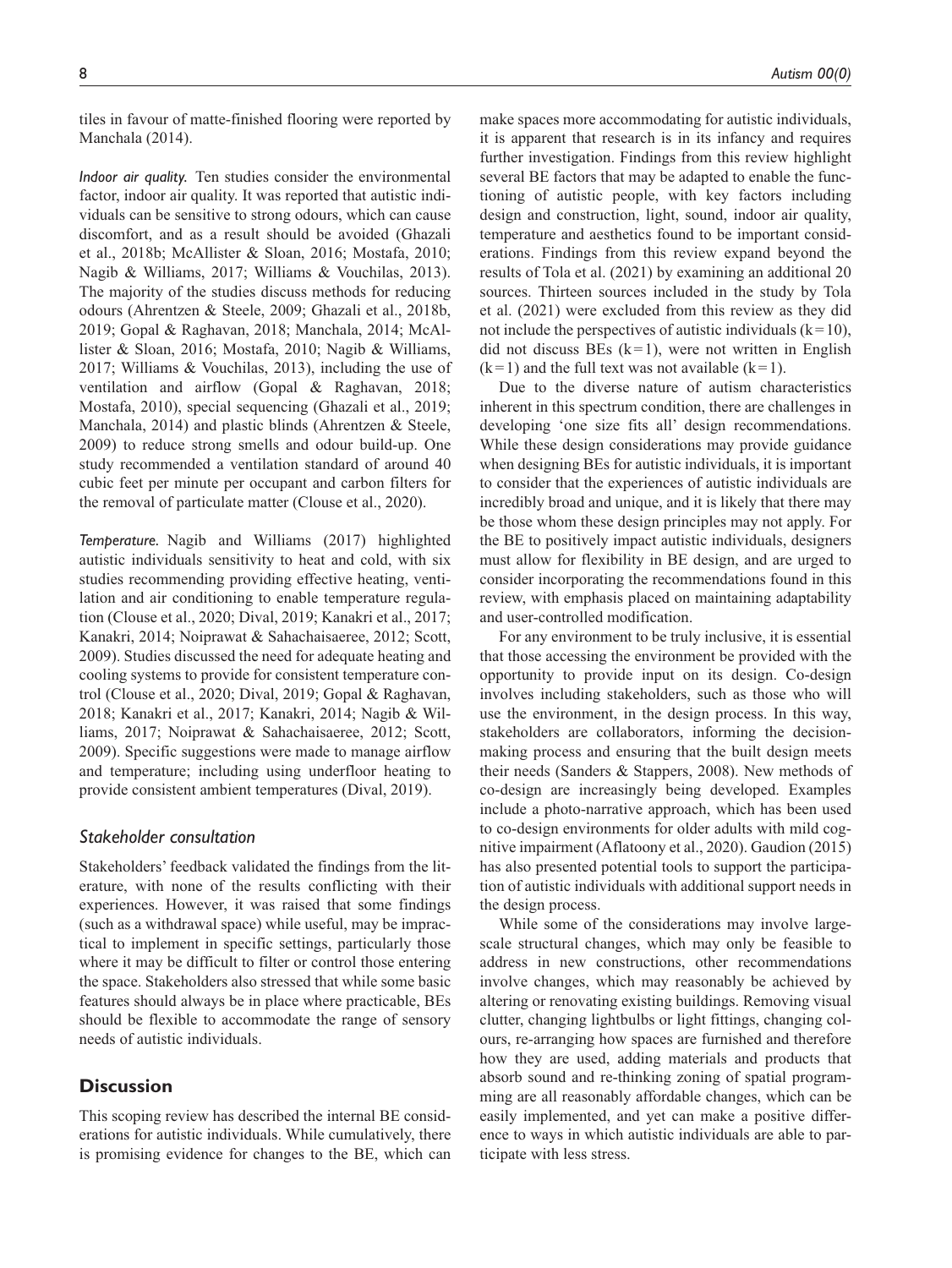Given the sensory atypicalities commonly observed in autistic individuals, it is perhaps not surprising that many of the recommendations relate to the reduction of sensory stimulation. The majority of articles examined the reduction of sound and the limitation of background sound and echo. For hypersensitive individuals, increased sound intensity and background and unexpected sounds can be over-amplified, leading to distraction, stress and anxiety (Altenmüller-Lewis, 2017; Kanakri, 2014). For hypo-sensitive individuals, although often preferring louder sound intensity, background noise can be a barrier to sound discrimination and localisation (Ghanizadeh, 2009), and echo can promote loud noise self-stimulation, which may be disruptive to other users (Mostafa, 2008). Sound intensity and background noise can be reduced by decreasing the size and scale of rooms, and utilising sound absorbing and insulating building materials and wall treatments (Kanakri et al., 2017; Mostafa, 2006, 2008, 2010; Nagib & Williams, 2017). Broadly, lighting can be optimised by providing indirect natural light and avoiding fluorescent lighting (Ahrentzen & Steele, 2009; Altenmüller-Lewis, 2017). Although not discussed in the studies included in this review, over-stimulation from sensory processing can also place an additional load on cognitive processing resources (Marco et al., 2011), which may contribute additional difficulties in navigating ones' environment.

Visual aesthetics included the use of colour, minimising patterns and visual clutter, adopting neutral colour palettes, simplicity in design and limiting visual clutter. Simplicity should be considered during the selection of all elements of the BE. While many less obvious features (for example, stripes on a radiator) are overlooked by neurotypical users, they may pose a distraction to autistic individuals highlighting the need for collaboration with autistic individuals in designing inclusive BE (Davidson, 2010; Kinnaer et al., 2016). While most studies advocated for a neutral colour palette, contrasting colours was discussed as a means of 'colour coding' distinct areas and as enhancing the delineation between the wall and floor in the presence of visual perception difficulties (Davidson, 2010; Gopal & Raghavan, 2018; Kinnaer et al., 2016; Manchala, 2014).

Given the fast-paced nature of design and material development, designers, architects, and builders must also be mindful of new developments in the area. For example, while incandescent lighting was recommended by the literature presented in this review, light emitting diode (LED) lighting may present an alternative with additional properties including being directional, smaller and more energy efficient compared to incandescent lights, with the ability to generate a wide range of colours (Stouchlighting LED Lighting Solutions, n.a.). Similarly, the use of non-slip vinyl and carpeted flooring were recommended by some studies; however, it should be noted that these materials may contain toxins and carry health risks (Kraus & Senitkova, 2020), therefore alternatives should be considered.

The most-reported structural recommendations were the addition of withdrawal spaces or sensory rooms. These may facilitate the functioning of autistic people by allowing for withdrawal from environments that trigger sensory overload. However, as many of these studies were in school settings with child participants, it is uncertain whether this recommendation can be generalised. Building layout emerged as important in enabling straight-forward circulation and promoting sequential organisation of daily routines. While this poses significant challenges when designing buildings for larger populations, customisation was seen as key in designing BE (Cassidy, 2018). The significance of the impact of BE on autistic individuals functioning compared to neurotypical users, was highlighted in research demonstrating the impact of room size on increasing engagement in high- or low-energy activities (Mostafa, 2006; Scott, 2009), a factor generally disregarded by neurotypical users. While evidence suggests that proximity to nature, such as trees and plants are beneficial to autistic individuals (Bolten & Barbiero, 2020), to date, no study has examined access to nature in BE.

# *Implications for practice*

Understanding the impact of BE factors in facilitating the functioning of autistic individuals has far-reaching consequences. However, in the early stages of research, BE factors are emerging. Recommendations from this review should be considered by architects, designers and builders and clinical practitioners alike.

For architects and designers, this review offers a document that can be referred to during both new builds and renovations of existing buildings. While considering these design principles, it is essential to also consider the purpose of the rooms and how design aspects may interact. For example, changing the ceiling height may also affect acoustics and lighting, reflectance and a sense of enclosure within the room. Failure to recognise the holistic nature of design may have undesirable consequences on the functionality and inclusive of the BE.

A clear recommendation from this review is the requirement to consult with and include autistic individuals directly in the design of BEs. Research in the United Kingdom has suggested that for those with additional support needs, it may be beneficial to additionally consult with others that may be influenced by the BE, such as residential support staff (Gaudion, 2015). Many of the recommendations offer simple changes to the design that can have wideranging positive impacts for autistic individuals. These results can be reasonably extrapolated to other neurodiverse populations, for example, individuals with attention deficit hyperactive disorder or sensory processing disorder. Indeed, accessible and inclusive design is beneficial for all individuals (de Schipper et al., 2015). A limitation of previous research has been the recommendation of changes that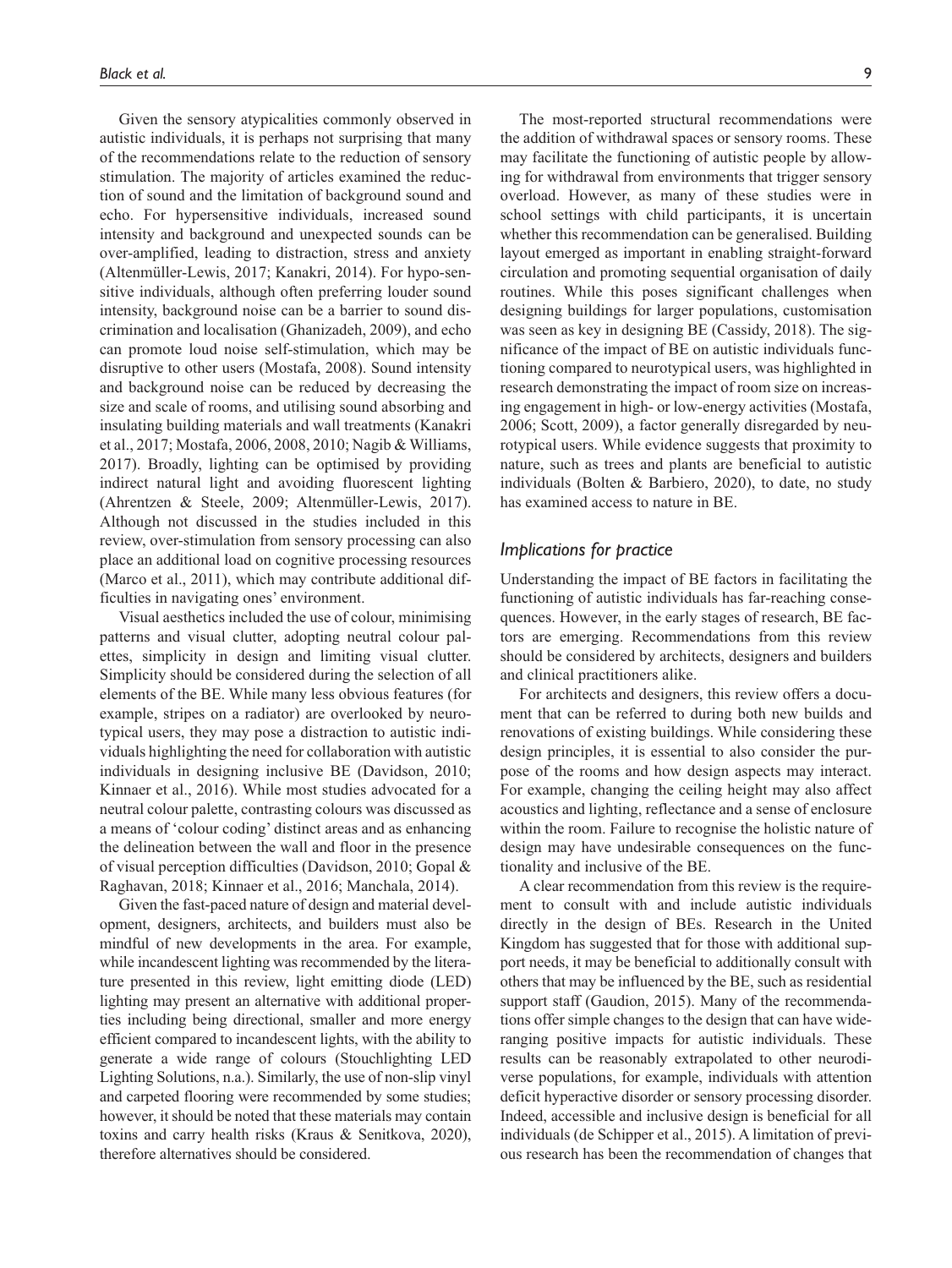are unrealistic or unviable due to prohibitive costs or greenbuilding policy. To combat this, it is recommended that further research be undertaken, and policy change made to balance environmental and financial costs with the impact on individual functioning.

For clinical practitioners, this review offers an insight into the significant impact that environmental factors may have on their autistic clients. Findings suggest clients should be consulted and provided with mechanisms to customise their individual preferences. Generally, shared spaces such as clinics can be designed to facilitate the hypersensitive user with individual therapy spaces adapted to those with other sensory preferences. Clinical practitioners may use this review as a basis for conversations with clients about their BE preferences and enable simple low cost changes. This review may also be used by designers as evidence for change in settings, such as learning environments, residential settings, workplaces and healthcare facilities.

# *Recommendations for future research*

While this review analysed and collated existing research, there remains significant gaps in the evidence available on this topic. Autism by definition is a spectrum condition (American Psychiatric Association, 2013) challenging the ability to accommodate the unique needs of numerous autistic individuals in a single BE context. Some research in the United Kingdom has explored how individuals with additional needs may be supported to be involved in the design process providing tools, which may facilitate participation in the design process (Gaudion, 2015). Further co-produced research into the breadth of the experiences and perspective of autistic individuals is needed. Advances in personalised technologies (enabling individuals to control and tailor aspects of their environment) and new building materials need to be studied. Ultimately, this agenda could inform the development of evidence-based building guidelines promoting the inclusion and accommodation of autistic individuals in BEs.

## *Limitations*

There are several limitations related to this scoping review. Only English language literature was included in this review limiting diversity of the study contexts. Most of the research explored the BE of schools and homes, with little research being conducted in hospitals, shopping centres and workplaces among many others, limiting the diversity of research regarding the BE settings. A significant portion of included studies did not include the first-hand experiences of autistic individuals, rather they sought the opinions and experiences of other individuals, such as caregivers or clinicians, making it difficult to ascertain the accuracy of these accounts.

# **Conclusion**

This review comprehensively synthesised the literature exploring BE considerations for autism. The BE principles explored in this review can both positively and negatively impact engagement in everyday life activities. The findings of this scoping review inform future research, evidence-based practice and the development of future autism-friendly building standards. A further understanding of the wide array of autistic experiences from the perspective of autistic people themselves is crucial in developing accurate guidelines for inclusive design. Ultimately, to meet the unique needs of each autistic individual, the BE must be designed for flexibility to allow the user to adapt and create their own environment.

## **Declaration of conflicting interests**

The author(s) declared the following potential conflicts of interest with respect to the research, authorship, and/or publication of this article: Bölte discloses that he has in the last 3years acted as an author, consultant or lecturer for Medice and Roche. He receives royalties for textbooks and diagnostic tools from Hogrefe, Kohlhammer and UTB. Bölte is a shareholder in SB Education/ Psychological Consulting AB and NeuroSupportSolutions International AB

#### **Funding**

The author(s) received no financial support for the research, authorship, and/or publication of this article.

## **ORCID iDs**

Melissa Heather Black **iD** [https://orcid.org/0000-0003-0293-](https://orcid.org/0000-0003-0293-4053) [4053](https://orcid.org/0000-0003-0293-4053)

Sven Bölte <https://orcid.org/0000-0002-4579-4970>

#### **Supplemental material**

Supplemental material for this article is available online.

#### **Note**

1. Autistic is used throughout as this preferred terminology of the autistic community, acknowledging that many autistic individuals view autism as an inherent and important part of their identity.

#### **References**

- Aflatoony, L., Tonetto, L., Campiglia, G., & DuBose, J. (2020, August 11–14). Photo narrative: Co-designing a built environment with seniors with mild cognitive impairments. In S. Boess, M. Cheung, & R. Cain (Eds.), *Synergy – DRS International Conference 2020, Held online*.
- Ahrentzen, S., & Steele, K. (2009). *Advancing full spectrum housing: Designing for adults with autism spectrum disorders*. Arizona State University. [https://static.sustainability.](https://static.sustainability.asu.edu/docs/stardust/advancing-full-spectrum-housing/full-report.pdf) [asu.edu/docs/stardust/advancing-full-spectrum-housing/](https://static.sustainability.asu.edu/docs/stardust/advancing-full-spectrum-housing/full-report.pdf) [full-report.pdf](https://static.sustainability.asu.edu/docs/stardust/advancing-full-spectrum-housing/full-report.pdf)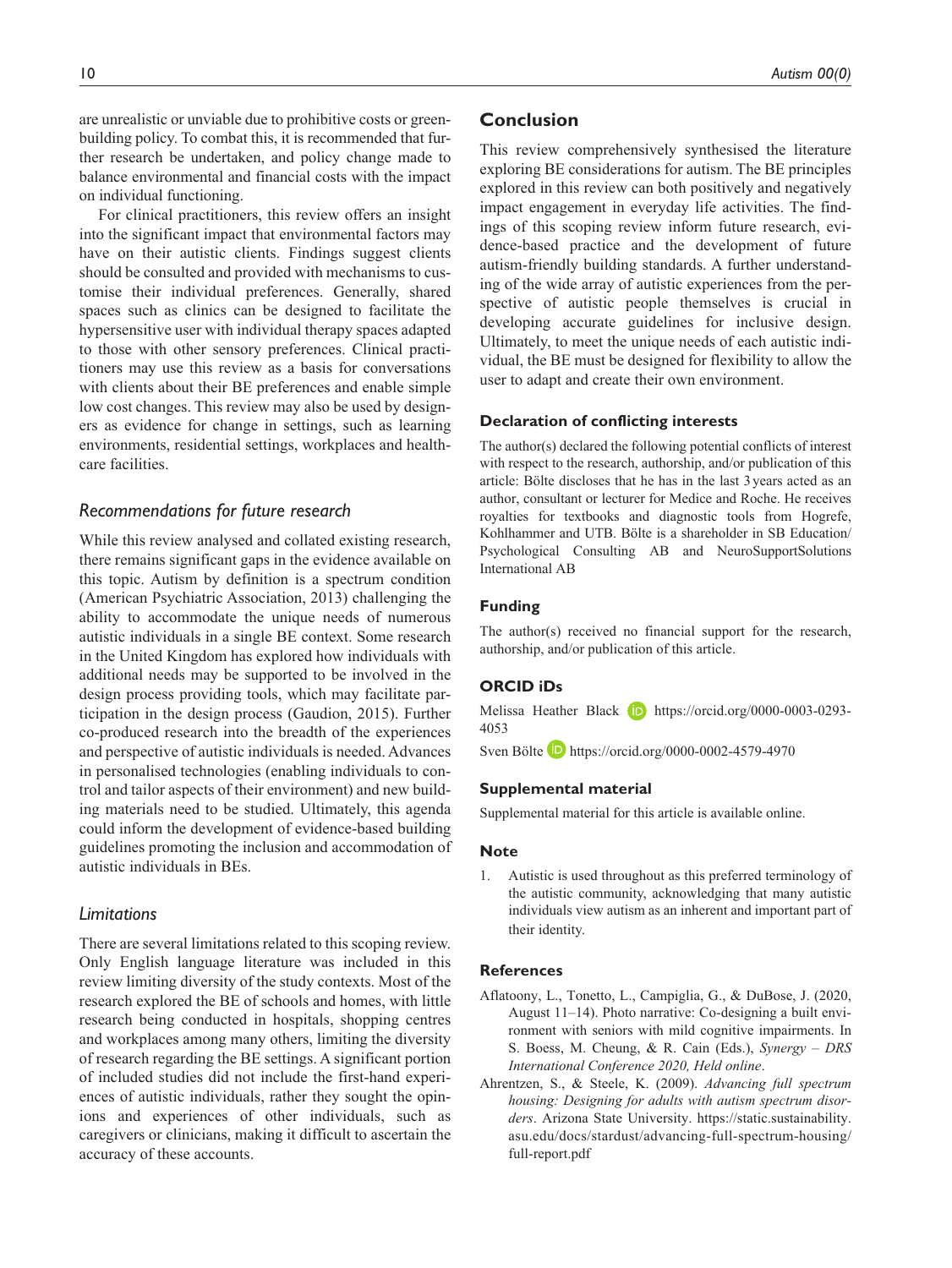- Altenmüller-Lewis, U. (2017). Designing schools for students on the spectrum. *The Design Journal, 20*(sup1), S2215–S2229. <https://doi.org/10.1080/14606925.2017.1352738>
- American Psychiatric Association. (2013). *Diagnostic and statistical manual of mental disorders* (5th ed.). [https://doi.](https://doi.org/10.1176/appi.books.9780890425596) [org/10.1176/appi.books.9780890425596](https://doi.org/10.1176/appi.books.9780890425596)
- Arksey, H., & O'Malley, L. (2005). Scoping studies: Towards a methodological framework. *International Journal of Social Research Methodology*, *8*(1), 19–32. [https://doi.](https://doi.org/10.1080/1364557032000119616) [org/10.1080/1364557032000119616](https://doi.org/10.1080/1364557032000119616)
- Baldiga, L., Gattuso, J., Baker, S., Gruber, H., & Deaton, P. J. (2017). The international effect of the convention on rights of persons with disabilities on access in society and information. In A. Marcus & W. Wang (Eds.), *Design, user experience, and usability: Understanding users and contexts, Springer, Cham*.
- Bolten, B., & Barbiero, G. (2020). Biophilic design: How to enhance physical and psychological health and wellbeing in our built environments. *Visions for Sustainability*, *13*, 11–16.<https://doi.org/10.13135/2384-8677/3829>
- Bramer, W., Rethlefsen, M. L., Kleijnen, J., & Franco, O. (2017). Optimal database combinations for literature searches in systematic reviews: A prospective exploratory study. *Systematic Reviews*, *6*(1), 245–245. [https://doi.org/10.1186/](https://doi.org/10.1186/s13643-017-0644-y) [s13643-017-0644-y](https://doi.org/10.1186/s13643-017-0644-y)
- Cassidy, M. (2018). *Neurodiversity in the workplace: Architecture for autism* (10991788) [M.Arch., University of Cincinnati]. ProQuest One Academic.
- Clouse, J. R., Wood-Nartker, J., & Rice, F. A. (2020). Designing beyond the Americans With Disabilities Act (ADA): Creating an autism-friendly vocational center. *Health Environments Research & Design Journal*, *13*(3), 215–229. <https://doi.org/10.1177/1937586719888502>
- Daudt, H. M. L., van Mossel, C., & Scott, S. J. (2013). Enhancing the scoping study methodology: A large, inter-professional team's experience with Arksey and O'Malley's framework. *BMC Medical Research Methodology*, *13*(1), Article 48. <https://doi.org/10.1186/1471-2288-13-48>
- Davidson, J. (2010). 'It cuts both ways': A relational approach to access and accommodation for autism. *Social Science & Medicine*, *70*(2), 305–312. [https://doi.org/10.1016/j.socsci](https://doi.org/10.1016/j.socscimed.2009.10.017)[med.2009.10.017](https://doi.org/10.1016/j.socscimed.2009.10.017)
- de Schipper, E., Lundequist, A., Coghill, D., de Vries, P. J., Granlund, M., Holtmann, M., Jonsson, U., Karande, S., Robison, J. E., Shulman, C., Singhal, N., Tonge, B., Wong, V. C., Zwaigenbaum, L., & Bölte, S. (2015). Ability and disability in autism spectrum disorder: A systematic literature review employing the International Classification of Functioning, Disability and Health-Children and Youth Version. *Autism Research*, *8*(6), 782–794. [https://doi.](https://doi.org/10.1002/aur.1485) [org/10.1002/aur.1485](https://doi.org/10.1002/aur.1485)
- Dival, M. (2019). *Different buildings for different minds: A Churchill Fellowship report*. Enabling Spaces.
- Egilson, S. T., Jakobsdóttir, G., Ólafsson, K., & Leósdóttir, T. (2017). Community participation and environment of children with and without autism spectrum disorder: Parent perspectives. *Scandinavian Journal of Occupational Therapy*, *24*(3), 187–196.<https://doi.org/10.1080/11038128.2016.1198419>
- Gaines, K., Curry, Z., Shroyer, J., Amor, C., & Lock, R. H. (2014). The perceived effects of visual design and features

on students with autism spectrum disorder. *Journal of Architectural and Planning Research*, *31*(4), 282–298. <http://www.jstor.org/stable/44113088>

- Gaudion, K. (2015). *A designer's approach: Exploring how autistic adults with additional learning disabilities experience their home environment*. Royal College of Art.
- Ghanizadeh, A. (2009). Screening signs of auditory processing problem: Does it distinguish attention deficit hyperactivity disorder subtypes in a clinical sample of children? *International Journal of Pediatric Otorhinolaryngology*, *73*(1), 81–87. [https://doi.](https://doi.org/10.1016/j.ijporl.2008.09.020) [org/10.1016/j.ijporl.2008.09.020](https://doi.org/10.1016/j.ijporl.2008.09.020)
- Ghazali, R., Sakip, S. R. M., & Samsuddin, I. (2018a). A review of sensory design physical learning environment for autism centre in Malaysia. *Environment – Behaviour Proceedings Journal*, *3*(7), 145–151. [https://doi.org/10.21834/e-bpj.](https://doi.org/10.21834/e-bpj.v3i7.1262) [v3i7.1262](https://doi.org/10.21834/e-bpj.v3i7.1262)
- Ghazali, R., Sakip, S. R. M., & Samsuddin, I. (2018b). Preliminary study on sensory design for autism centre. *Environment – Behaviour Proceedings Journal*, *3*(8), 46–54. [https://pdfs.](https://pdfs.semanticscholar.org/3a48/d1c23e9906165f72d69e25d5540725f7dae6.pdf) [semanticscholar.org/3a48/d1c23e9906165f72d69e25d-](https://pdfs.semanticscholar.org/3a48/d1c23e9906165f72d69e25d5540725f7dae6.pdf)[5540725f7dae6.pdf](https://pdfs.semanticscholar.org/3a48/d1c23e9906165f72d69e25d5540725f7dae6.pdf)
- Ghazali, R., Sakip, S. R. M., & Samsuddin, I. (2019). Creating positive environment for autism using sensory design. *Environment – Behaviour Proceedings Journal*, *4*(10), 19– 26. <https://doi.org/10.21834/e-bpj.v4i10.1618>
- Gopal, A., & Raghavan, J. (2018). Design interventions for sensory comfort of autistic children. *Autism, 8*, Article 227. <https://doi.org/10.4172/2165-7890.1000227>
- Grancich, D. D. (2014). *Exploring urban design theory: A qualitative study integrating* '*autism-friendly environments' as an emerging perspective* (1569839) [M.U.R.P., University of California, Irvine]. ProQuest One Academic. [https://](https://escholarship.org/uc/item/4960k2h2) [escholarship.org/uc/item/4960k2h2](https://escholarship.org/uc/item/4960k2h2)
- Heylighen, A., Van der Linden, V., & Van Steenwinkel, I. (2017). Ten questions concerning inclusive design of the built environment. *Building and Environment*, *114*, 507–517. [https://](https://doi.org/10.1016/j.buildenv.2016.12.008) [doi.org/10.1016/j.buildenv.2016.12.008](https://doi.org/10.1016/j.buildenv.2016.12.008)
- Iwarsson, S., & Ståhl, A. (2003). Accessibility, usability and universal design – Positioning and definition of concepts describing person–environment relationships. *Disability and Rehabilitation*, *25*(2), 57–66. [https://doi.org/10.1080/](https://doi.org/10.1080/dre.25.2.57.66) [dre.25.2.57.66](https://doi.org/10.1080/dre.25.2.57.66)
- Kanakri, S. M., Shepley, M., Varni, J. W., & Tassinary, L. G. (2017). Noise and autism spectrum disorder in children: An exploratory survey. *Research in Developmental Disabilities*, *63*, 85–94. <https://doi.org/10.1016/j.ridd.2017.02.004>
- Kanakri, S. M. F. (2014). *The impact of acoustical environmental design on children with autism* (3667564) [Ph.D., Texas A&M University]. ProQuest One Academic.
- Kinnaer, M., Baumers, S., & Heylighen, A. (2016). Autismfriendly architecture from the outside in and the inside out: An explorative study based on autobiographies of autistic people. *Journal of Housing and the Built Environment*, *31*(2), 179–195.<https://doi.org/10.1007/s10901-015-9451-8>
- Kmet, L., Lee, R. C., & Cook, L. S. (2004). *Standard quality assessment criteria for evaluating primary research papers from a variety of fields*. Alberta Heritage Foundation for Medical Research.<https://doi.org/10.7939/R37M04F16>
- Kraus, M., & Senitkova, I. J. (2020). VOCs emission simulation of common flooring materials. *IOP Conference Series:*